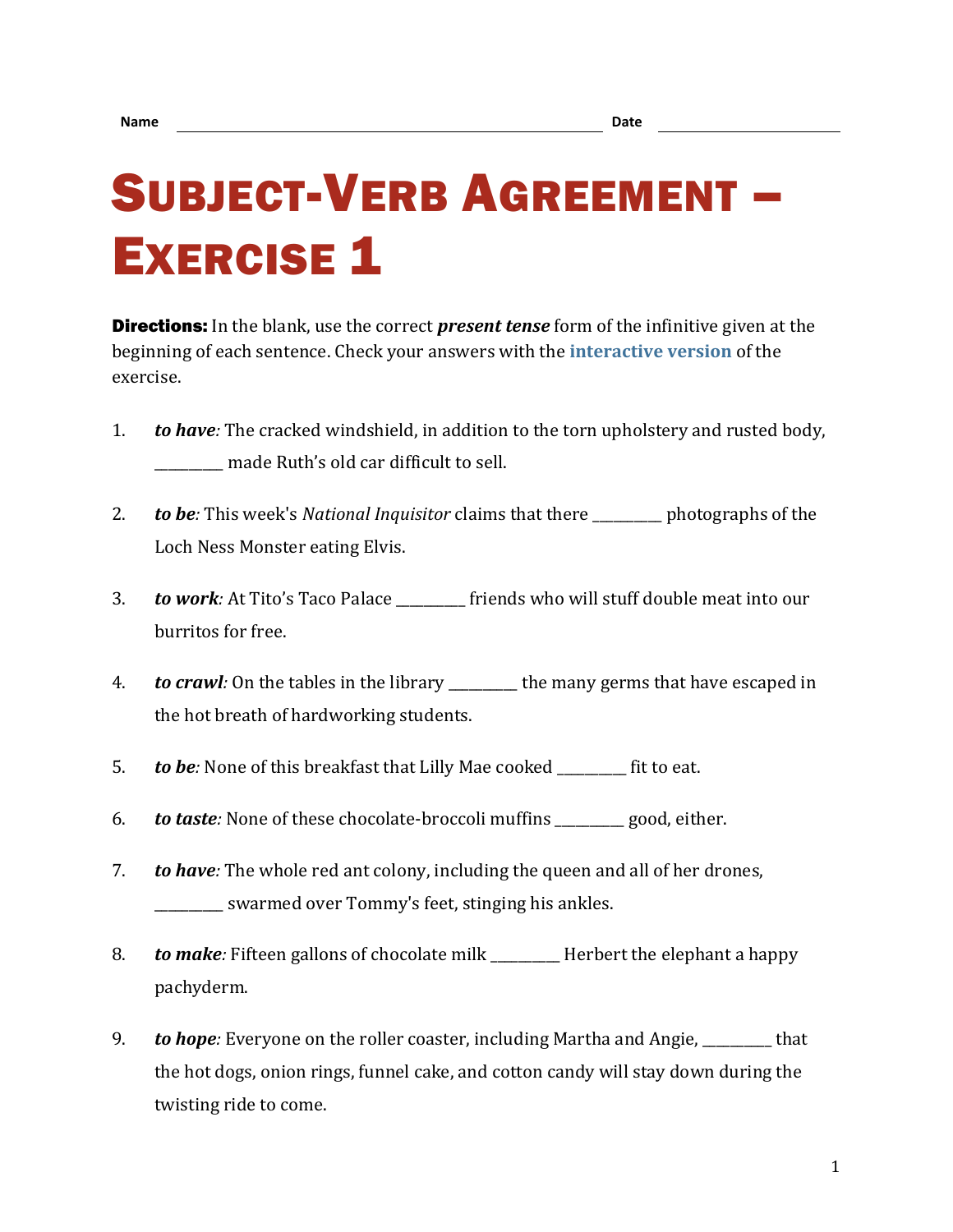- 10. **to bother**: Neither Fred's ratty clothes nor his sullen attitude Esmeralda, who lets Fred pick up the check every time they dine out.
- 11. *to hug:* That pair of jeans \_\_\_\_\_\_\_\_\_\_ the curves of Hannah's body as nicely as tinfoil on a baked potato.
- 12. *to annoy:* Neither the coughing muffler nor the squeaky brakes \_\_\_\_\_\_\_\_\_\_\_ Ruth as much as the broken radio in her old car.
- 13. *to get:* Florida alligators usually \_\_\_\_\_\_\_\_ severe indigestion after eating poodles.
- 14. *to cling:* Every cat hair, candy wrapper, and loose thread \_\_\_\_\_\_\_\_\_\_ to the supercharged polyester pants that Theodora loves to wear.
- 15. *to know:* Any one of Ms. Orsini's students \_\_\_\_\_\_\_\_ the rules that govern subjectverb agreement.
- 16. *to take:* The shine on my hardwood floors \_\_\_\_\_\_\_\_\_\_ abuse from the ragged toenails of Floyd, my dog.
- 17. *to have*: Neither of those students \_\_\_\_\_\_\_\_ a clue about the rules governing subjectverb agreement. Pity them both during the quiz.
- 18. *to make:* Patience and compassion, in addition to a wallet bulging with money, \_\_\_\_\_\_\_\_\_\_ everyone want Jordan as a friend.
- 19. *to require:* Statistics \_\_\_\_\_\_\_\_ so much homework that Michelle's poor fingers have permanent indentations from the calculator pads.
- 20. **to come**: The committee from all parts of the city, so we usually have to start late because so many members get stuck in traffic.
- 21. *to believe:* The committee \_\_\_\_\_\_\_\_ that waiting until everyone arrives is more important than starting on time.